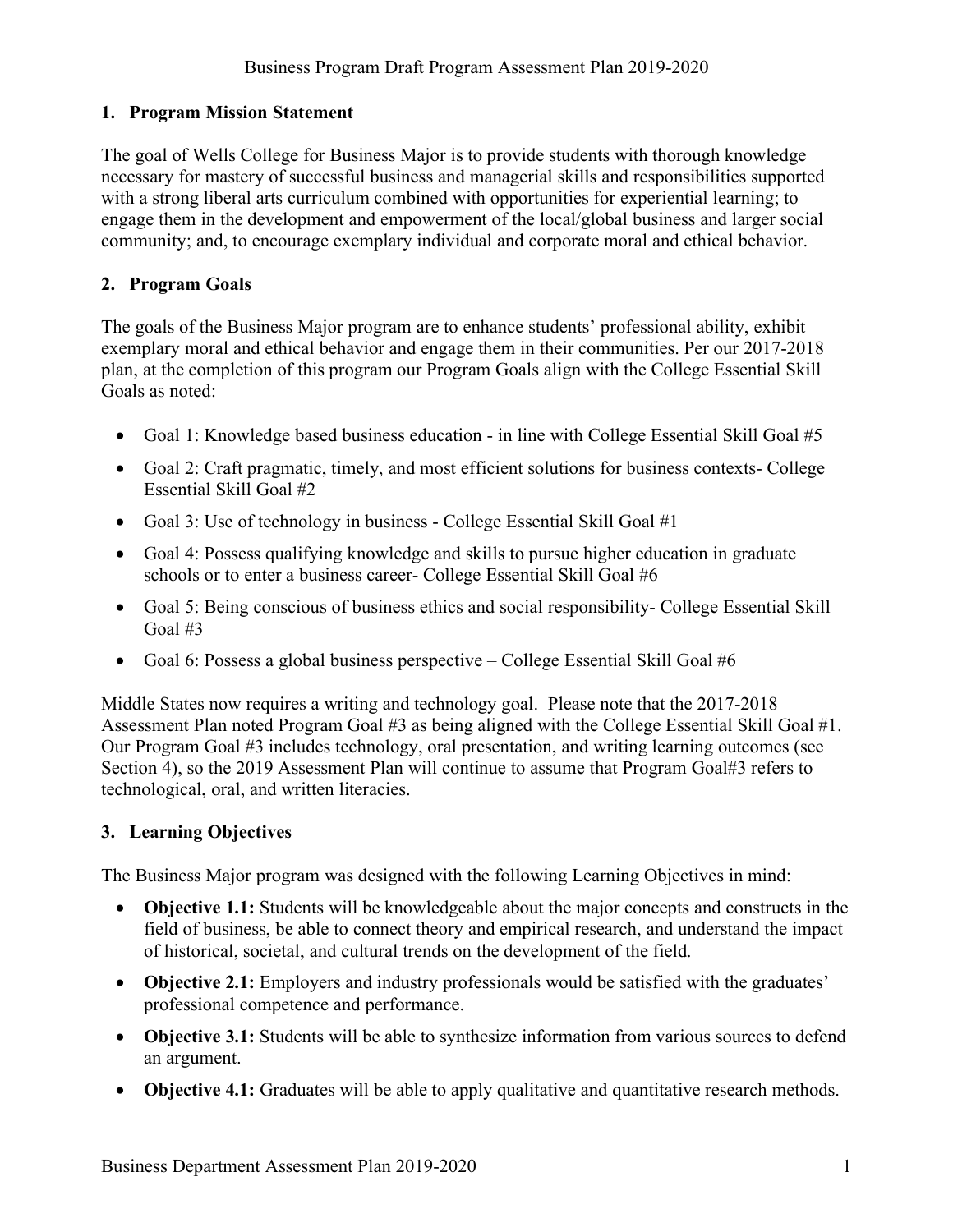- **Objective 5.1:** Graduates will be conscious about being ethical and socially responsible when making business decisions.
- **Objective 6.1:** Graduates will apply global business perspectives to strategize local businesses.

## **4. Measurable Learning Outcomes**

The Business Major program was designed with the following Learning Outcomes in mind:

- **Outcome 1.1.1:** Students will demonstrate skills and abilities to set realistic personal and professional goals.
- **Outcome 1.1.2:** Show proficiency in obtaining, organizing, analyzing and categorizing information to draw valid conclusions.
- **Outcome 2.1.1:** Develop the skills to efficiently achieve organizational goals integrating the functional areas of business for economic opportunities.
- **Outcome 2.1.2:** Demonstrate ability to make informed decisions, fulfill professional commitments and meet obligations of community (locally and globally).
- **Outcome 3.1.1:** Develop clear, effective reading, writing and presentation skills, and use of technology to solve problems.
- **Outcome 3.1.2:** Understand how to use the technology to make most efficient and timely decisions.
- **Outcome 4.1.1:** Understand how to develop constructive and meaningful inputs for business discussions.
- **Outcome 4.1.2:** Demonstrate the capacity of change within society and to take steps to modify those within capabilities through constructive discussions.
- **Outcome 5.1.1:** Perform an understanding of business ethics and social responsibility when making business decisions at all levels (corporate, business, and operational) in organizations.
- **Outcome 5.1.2:** Apply the understanding of business ethics and social responsibility when making sustainable investments as entrepreneurs regardless of the size of the organization.
- **Outcome 6.1.1:** To develop an understanding of the global business environment and its influence and impact on the local businesses.
- **Outcome 6.1.2:** Demonstrate an ability to customize the local strategies in line with global business trends.

# **5. Means of Assessment of Outcomes**

Table 1 indicates how the Business Program Goals, Objectives, and Learning Outcomes are being assessed. Courses are listed under multiple objectives and learning outcomes. Outcomes are measured by data from writing and presentation assignments, case studies, projects, examinations, quizzes, or internships. Table 1 also lists measurement tools, success criteria and location of the data. Information listed in below will be reviewed by the department during 2019-2020.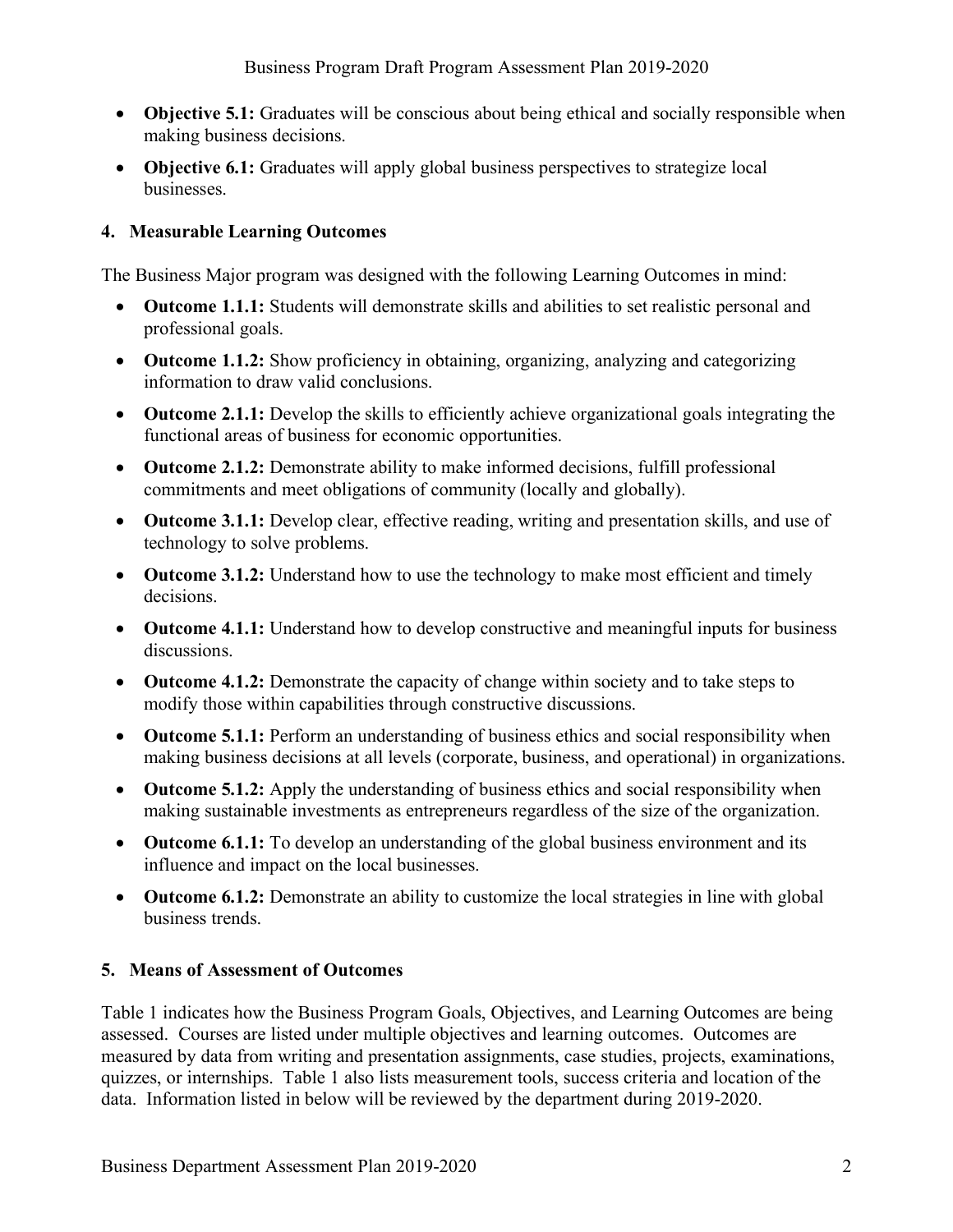| <b>Table 1: Means of Assessing Outcomes</b> |  |  |  |  |
|---------------------------------------------|--|--|--|--|
|---------------------------------------------|--|--|--|--|

| Goal | Objective                                                                                                                                                                                                                                                                            | Outcome                                                                                                                                                                            | <b>How Outcome</b><br>is Measured                                                                                                                                                                                                                                                                               | Measurement<br><b>Tool</b>                                                  | <b>Success</b><br>Criteria                                     | Data<br>Location            |
|------|--------------------------------------------------------------------------------------------------------------------------------------------------------------------------------------------------------------------------------------------------------------------------------------|------------------------------------------------------------------------------------------------------------------------------------------------------------------------------------|-----------------------------------------------------------------------------------------------------------------------------------------------------------------------------------------------------------------------------------------------------------------------------------------------------------------|-----------------------------------------------------------------------------|----------------------------------------------------------------|-----------------------------|
|      | Goal 1: Knowledge based business education                                                                                                                                                                                                                                           |                                                                                                                                                                                    |                                                                                                                                                                                                                                                                                                                 |                                                                             |                                                                |                             |
|      | 1.1: Students will be knowledgeable<br>about the major concepts and<br>constructs in the field of business,<br>be able to connect theory and<br>empirical research, and understand<br>the impact of historical, societal,<br>and cultural trends on the<br>development of the field. | 1.1.1: Students will<br>demonstrate skills and<br>abilities to set realistic<br>personal and professional<br>goals.                                                                | <b>WLLS 110</b><br><b>Bus 201</b><br><b>Bus 202</b><br><b>Bus 220</b><br><b>Bus 253</b><br><b>Bus 303</b><br><b>Bus 310</b><br><b>Bus 350</b><br><b>Bus 360</b>                                                                                                                                                 | Rubrics.<br>projects, tests,<br>quizzes, and<br>exams                       | Majority of<br>student<br>earn 70%<br>or higher                | Faculty<br>files            |
|      |                                                                                                                                                                                                                                                                                      | 1.1.2: Show proficiency in<br>obtaining, organizing,<br>analyzing and categorizing<br>information to draw valid<br>conclusions.                                                    | <b>WLLS 110</b><br><b>Bus 201</b><br><b>Bus 202</b><br><b>Bus 204</b><br><b>Bus 213</b><br><b>Bus 214</b><br><b>Bus 220</b><br><b>Bus 253</b><br><b>Bus 303</b><br><b>Bus 310</b><br><b>Bus 350</b><br><b>Bus 360</b>                                                                                           | Rubrics, tests,<br>quizzes,<br>presentations,<br>and exams                  | Majority of<br>student<br>earn 70%<br>or higher                | Faculty<br>files            |
|      | Goal 2: Craft pragmatic, timely, and most efficient solutions for business contexts                                                                                                                                                                                                  |                                                                                                                                                                                    |                                                                                                                                                                                                                                                                                                                 |                                                                             |                                                                |                             |
|      | Objective 2.1: Employers and<br>industry professionals would be<br>satisfied with the graduates'<br>professional competence and<br>performance.                                                                                                                                      | Outcome 2.1.1: Develop<br>the skills to efficiently<br>achieve organizational goals<br>integrating the functional<br>areas of business for<br>economic opportunities.              | <b>Bus 100</b><br><b>Bus 201</b><br><b>Bus 202</b><br><b>Bus 213</b><br><b>Bus 230</b><br><b>Bus 302</b><br><b>Bus 305</b><br><b>Bus 310</b><br><b>Bus 368</b>                                                                                                                                                  | Rubrics, tests,<br>quizzes, and,<br>presentations                           | Majority of<br>student<br>earn 70%<br>or higher                | Faculty<br>files            |
|      |                                                                                                                                                                                                                                                                                      | <b>Outcome 2.1.2:</b><br>Demonstrate ability to make<br>informed decisions, fulfill<br>professional commitments<br>and meet obligations of<br>community (locally and<br>globally). | <b>WLLS 110</b><br><b>Bus 201</b><br><b>Bus 202</b><br><b>Bus 204</b><br><b>Bus 213</b><br><b>Bus 230</b><br><b>Bus 303</b><br><b>Bus 310</b><br>Bus 290/390<br><b>Bus 402</b>                                                                                                                                  | Rubrics, tests,<br>quizzes,<br>internships<br>reports, and<br>presentations | Majority of<br>student<br>earn 70%<br>or higher                | Faculty<br>files            |
|      | Goal 3: Use of technology in business                                                                                                                                                                                                                                                |                                                                                                                                                                                    |                                                                                                                                                                                                                                                                                                                 |                                                                             |                                                                |                             |
|      | Objective 3.1: Students will be<br>able to synthesize information from<br>various sources to defend an<br>argument.                                                                                                                                                                  | Outcome 3.1.1: Develop<br>clear, effective reading,<br>writing and presentation<br>skills, and use of technology<br>to solve problems.<br>Outcome 3.1.2: Understand                | <b>WLLS 110</b><br><b>Bus 100</b><br><b>Bus 201</b><br><b>Bus 202</b><br><b>Bus 203</b><br><b>Bus 213</b><br><b>Bus 230</b><br><b>Bus 250</b><br><b>Bus 302</b><br><b>Bus 303</b><br><b>Bus 305</b><br><b>Bus 310</b><br><b>Bus 360</b><br><b>Bus 365</b><br><b>Bus 368</b><br><b>Bus 402</b><br><b>Bus 201</b> | Rubrics, tests,<br>quizzes                                                  | Majority of<br>student<br>earn 70%<br>or higher<br>Majority of | Faculty<br>files<br>Faculty |
|      |                                                                                                                                                                                                                                                                                      | how to use the technology<br>to make most efficient and<br>timely decisions.                                                                                                       | <b>Bus 202</b><br><b>Bus 203</b><br><b>Bus 204</b><br><b>Bus 231</b><br><b>Bus 250</b><br><b>Bus 253</b><br><b>Bus 303</b>                                                                                                                                                                                      | Rubrics, tests,<br>quizzes                                                  | student<br>earn 70%<br>or higher                               | files                       |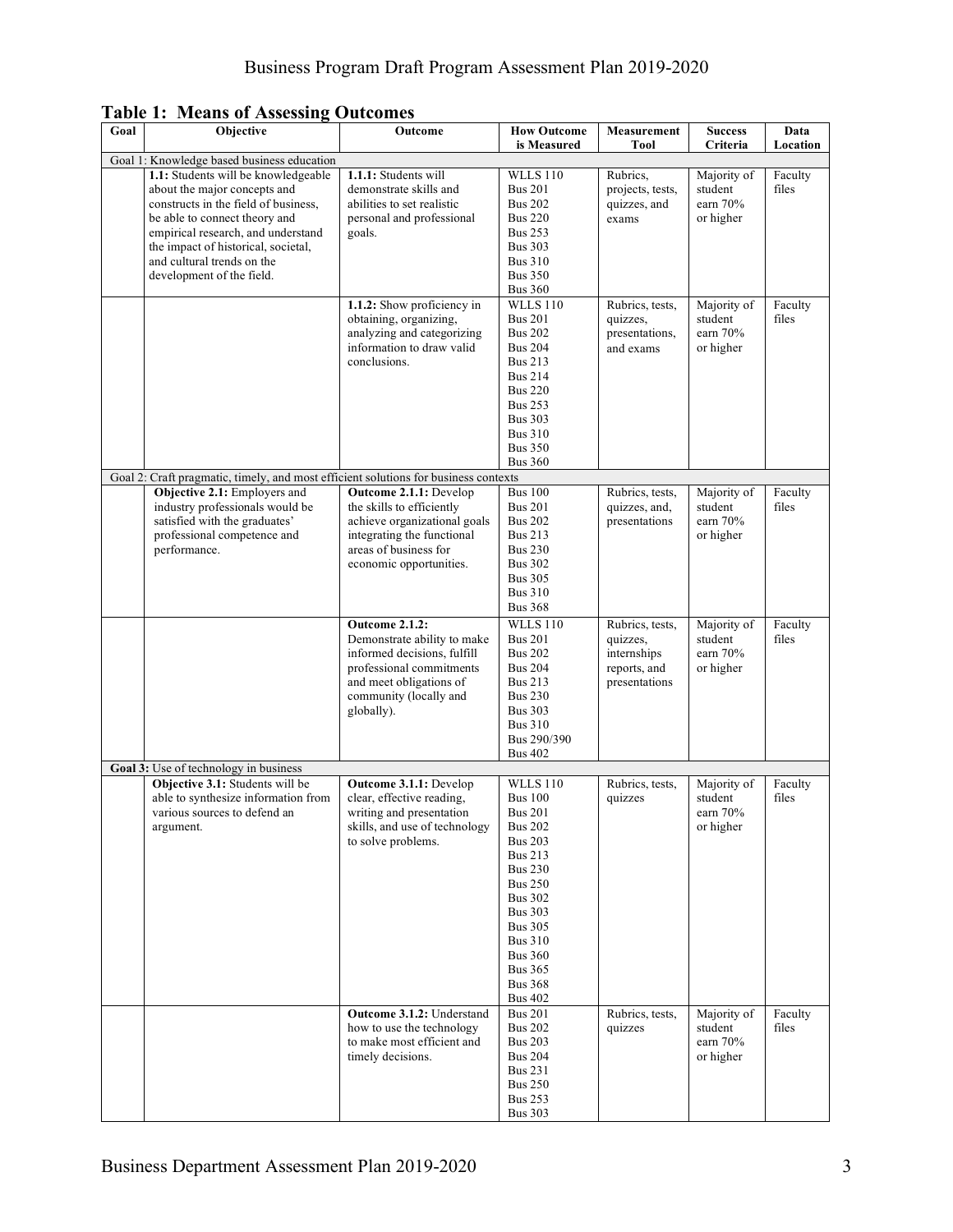# Business Program Draft Program Assessment Plan 2019-2020

| Goal | Objective                                                                                                                        | Outcome                                                                                                                                                                                                         | <b>How Outcome</b><br>is Measured                                                                                                                                                                                                       | Measurement<br><b>Tool</b> | <b>Success</b><br>Criteria                        | Data<br>Location |
|------|----------------------------------------------------------------------------------------------------------------------------------|-----------------------------------------------------------------------------------------------------------------------------------------------------------------------------------------------------------------|-----------------------------------------------------------------------------------------------------------------------------------------------------------------------------------------------------------------------------------------|----------------------------|---------------------------------------------------|------------------|
|      |                                                                                                                                  |                                                                                                                                                                                                                 | <b>Bus 305</b><br><b>Bus 310</b><br><b>Bus 350</b><br><b>Bus 360</b><br><b>Bus 402</b>                                                                                                                                                  |                            |                                                   |                  |
|      | Goal 4: Possess qualifying knowledge and skills to pursue higher education in graduate schools or to enter a business career     |                                                                                                                                                                                                                 |                                                                                                                                                                                                                                         |                            |                                                   |                  |
|      | Objective 4.1: Graduates will be<br>able to apply qualitative and<br>quantitative research methods.                              | <b>Outcome 4.1.1: Understand</b><br>how to develop constructive<br>and meaningful inputs for<br>business discussions.                                                                                           | <b>WLLS 110</b><br><b>Bus 201</b><br><b>Bus 204</b><br><b>Bus 214</b><br><b>Bus 231</b><br><b>Bus 250</b><br><b>Bus 253</b><br><b>Bus 303</b><br><b>Bus 310</b><br><b>Bus 350</b><br><b>Bus 360</b><br><b>Bus 368</b><br><b>Bus 402</b> | Rubrics, tests,<br>quizzes | Majority of<br>student<br>earn 70%<br>or higher   | Faculty<br>files |
|      |                                                                                                                                  | <b>Outcome 4.1.2:</b><br>Demonstrate the capacity of<br>change within society and to<br>take steps to modify those<br>within capabilities through<br>constructive discussions.                                  | <b>WLLS 110</b><br><b>Bus 201</b><br><b>Bus 204</b><br><b>Bus 214</b><br><b>Bus 250</b><br><b>Bus 253</b><br><b>Bus 303</b><br><b>Bus 310</b><br><b>Bus 350</b><br><b>Bus 360</b><br><b>Bus 368</b><br><b>Bus 402</b>                   | Rubrics, tests,<br>quizzes | Majority of<br>student<br>earn 70%<br>or higher   | Faculty<br>files |
|      | Goal 5: Being conscious of business ethics and social responsibility                                                             |                                                                                                                                                                                                                 |                                                                                                                                                                                                                                         |                            |                                                   |                  |
|      | Objective 5.1: Graduates will be<br>conscious about being ethical and<br>socially responsible when making<br>business decisions. | Outcome 5.1.1: Perform an<br>understanding of business<br>ethics and social<br>responsibility when making<br>business decisions at all<br>levels (corporate, business,<br>and operational) in<br>organizations. | <b>Bus 100</b><br><b>Bus 201</b><br><b>Bus 202</b><br><b>Bus 204</b><br><b>Bus 203</b><br><b>Bus 213</b><br><b>Bus 214</b><br><b>Bus 220</b><br><b>Bus 250</b><br><b>Bus 253</b><br><b>Bus 305</b><br><b>Bus 310</b><br><b>Bus 365</b>  | Rubrics, tests,<br>quizzes | Majority of<br>student<br>earn 70%<br>or higher   | Faculty<br>files |
|      |                                                                                                                                  | <b>Outcome 5.1.2:</b> Apply the<br>understanding of business<br>ethics and social<br>responsibility when making<br>sustainable investments as<br>entrepreneurs regardless of<br>the size of the organization.   | <b>WLLS 110</b><br><b>Bus 100</b><br><b>Bus 201</b><br><b>Bus 202</b><br><b>Bus 203</b><br><b>Bus 213</b><br><b>Bus 214</b><br><b>Bus 220</b><br><b>Bus 253</b><br><b>Bus 302</b><br><b>Bus 305</b><br><b>Bus 310</b>                   | Rubrics, tests,<br>quizzes | Majority of<br>student<br>earn $70%$<br>or higher | Faculty<br>files |
|      | Goal 6: Possess a global business perspective                                                                                    |                                                                                                                                                                                                                 |                                                                                                                                                                                                                                         |                            |                                                   |                  |
|      | Objective 6.1: Graduates will<br>apply global business perspectives<br>to strategize local businesses.                           | <b>Outcome 6.1.1:</b> To develop<br>an understanding of the<br>global business environment<br>and its influence and impact<br>on the local businesses.                                                          | <b>Bus 201</b><br><b>Bus 202</b><br><b>Bus 204</b><br><b>Bus 220</b><br><b>Bus 253</b><br><b>Bus 302</b><br><b>Bus 350</b><br><b>Bus 360</b>                                                                                            | Rubrics, tests,<br>quizzes | Majority of<br>student<br>earn 70%<br>or higher   | Faculty<br>files |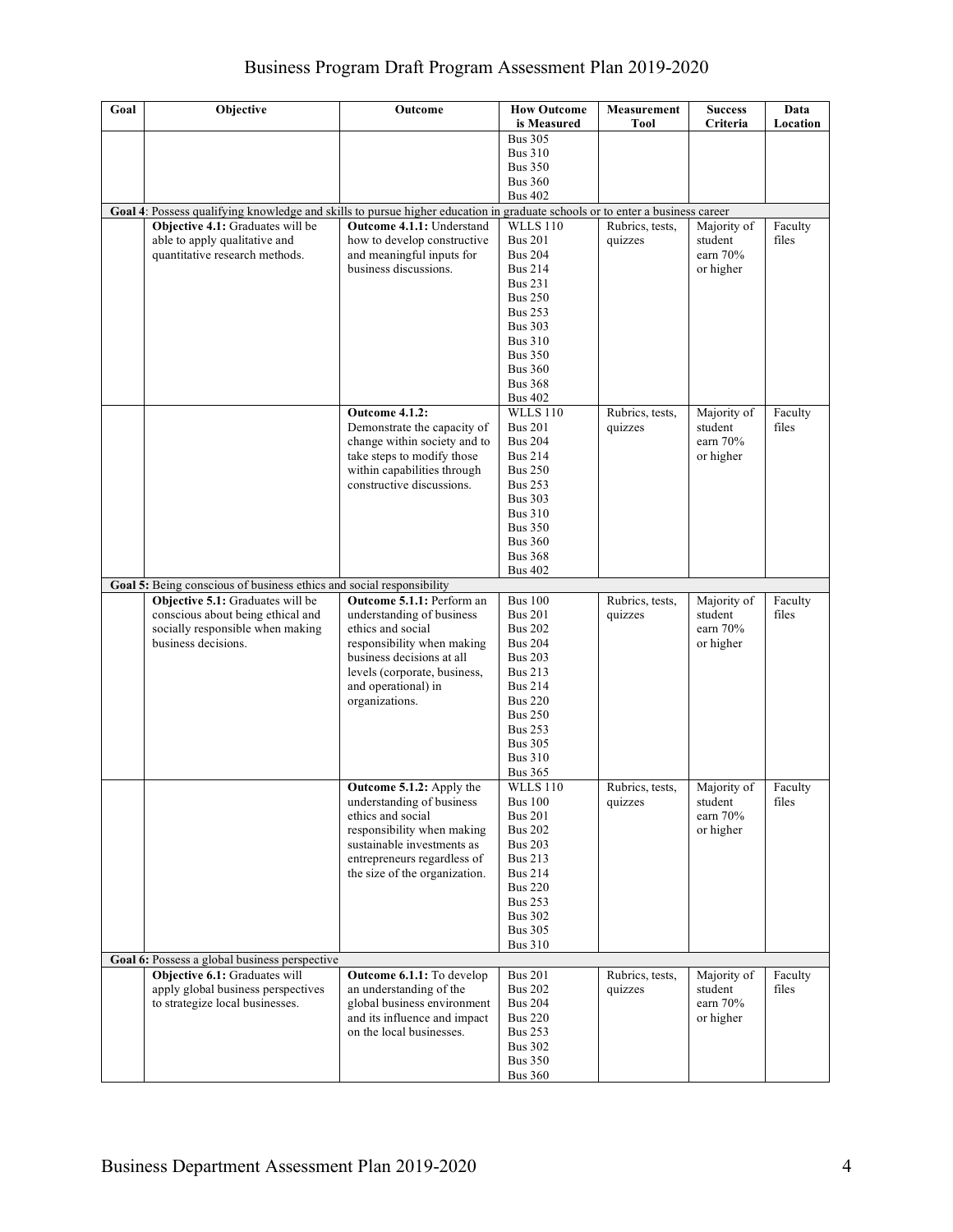| Goal | <b>Objective</b> | Outcome                                                                                                                  | <b>How Outcome</b><br>is Measured                                                                        | Measurement<br>Tool        | <b>Success</b><br><b>Criteria</b>                 | Data<br>Location |
|------|------------------|--------------------------------------------------------------------------------------------------------------------------|----------------------------------------------------------------------------------------------------------|----------------------------|---------------------------------------------------|------------------|
|      |                  | Outcome 6.1.2:<br>Demonstrate an ability to<br>customize the local<br>strategies in line with global<br>business trends. | <b>Bus 201</b><br><b>Bus 202</b><br><b>Bus 220</b><br><b>Bus 253</b><br><b>Bus 302</b><br><b>Bus 350</b> | Rubrics, tests.<br>quizzes | Majority of<br>student<br>earn $70%$<br>or higher | Faculty<br>files |

## **6. Curriculum Map**

A mapping of the Business department courses with our Program and College Goals (Content and Essential Skills) are noted below in Table 2. This table is based on the business curriculum map drafted in 2014 and from information in the 2018-2019 Assessment Plan. Since 2014, several courses have been added, modified or deleted. Courses no longer being offered (or not in the catalog) are excluded. Table 2 also includes updated course numbers. New courses are included in the table, but mapping to Program and/or College Goals will to occur in 2019-2020.

| Courses                                           |                                               |                                       |                                                                                                       |                                             | <b>Program Goals</b>                                                                                                          |                                                                    |                                             |                                                                                                                       | <b>College Goals: Content</b>                                        |                                                                                       |                           |                                                               | <b>College Goals: Essential Skills</b> |                         |                     |                                                                      |
|---------------------------------------------------|-----------------------------------------------|---------------------------------------|-------------------------------------------------------------------------------------------------------|---------------------------------------------|-------------------------------------------------------------------------------------------------------------------------------|--------------------------------------------------------------------|---------------------------------------------|-----------------------------------------------------------------------------------------------------------------------|----------------------------------------------------------------------|---------------------------------------------------------------------------------------|---------------------------|---------------------------------------------------------------|----------------------------------------|-------------------------|---------------------|----------------------------------------------------------------------|
| Number                                            | Name                                          | 1. Knowledge based business education | Craft pragmatic, timely, and most efficient<br>solutions for business contexts<br>$\overline{\alpha}$ | Use of technology in business<br>$\ddot{ }$ | pursue higher education in graduate schools or<br>4. Possess qualifying knowledge and skills to<br>to enter a business career | 5. Being conscious of business ethics and<br>social responsibility | Possess a global business perspective<br>Ġ. | physical world, cultures, individuals, personal health<br>and well being<br>1. Breadth of knowledge Understanding the | a<br>2. Depth in field Developing expertise in<br>chosen major field | Career preparation Acquiring substantive<br>and professional competence<br>$\ddot{ }$ | 1. Fundamental literacies | Critical thinking and application<br>$\overline{\mathcal{L}}$ | Ethical decision making<br>$\vec{e}$   | Creativity<br>$\vec{r}$ | Metacognitive<br>S. | 6. Skills and beliefs to navigate living and<br>working in community |
| <b>WLLS 110</b><br>(previously<br><b>BUS 111)</b> | Personal Financial<br>Management              | $\overline{X}$                        | $\overline{X}$                                                                                        | X                                           | $\overline{X}$                                                                                                                |                                                                    |                                             | $\overline{X}$                                                                                                        | $\overline{X}$                                                       | $\overline{X}$                                                                        | $\overline{X}$            | $\overline{X}$                                                | $\overline{X}$                         | $\overline{X}$          | $\overline{X}$      | $\overline{X}$                                                       |
| <b>Bus 100</b>                                    | Principles of<br><b>Business</b>              |                                       | $\mathbf X$                                                                                           | $\mathbf X$                                 |                                                                                                                               | $\mathbf X$                                                        |                                             |                                                                                                                       |                                                                      | X                                                                                     |                           |                                                               |                                        |                         |                     |                                                                      |
| <b>Bus 201</b>                                    | Principles of<br>Management                   | $\overline{X}$                        | $\overline{X}$                                                                                        | $\overline{X}$                              | $\overline{X}$                                                                                                                | $\overline{X}$                                                     | X                                           |                                                                                                                       | $\overline{X}$                                                       | $\overline{X}$                                                                        | $\overline{X}$            | $\mathbf X$                                                   | $\overline{X}$                         | $\overline{X}$          | X                   |                                                                      |
| <b>Bus 202</b>                                    | Principles of<br>Marketing                    | $\overline{X}$                        | $\overline{X}$                                                                                        | $\overline{X}$                              |                                                                                                                               | $\overline{X}$                                                     | $\overline{\mathbf{X}}$                     | $\overline{X}$                                                                                                        |                                                                      | $\overline{X}$                                                                        | $\overline{X}$            | $\overline{\mathbf{X}}$                                       | $\overline{X}$                         | $\overline{X}$          | $\overline{X}$      | $\overline{X}$                                                       |
| <b>Bus 203</b>                                    | Social<br>Entrepreneurship                    |                                       |                                                                                                       | $\mathbf X$                                 |                                                                                                                               | $\overline{X}$                                                     |                                             |                                                                                                                       |                                                                      | $\mathbf X$                                                                           |                           |                                                               |                                        |                         |                     |                                                                      |
| <b>Bus 204</b>                                    | <b>Business</b><br>Analytics                  | X                                     | $\overline{X}$                                                                                        | $\overline{X}$                              | $\overline{X}$                                                                                                                | $\overline{X}$                                                     | $\mathbf X$                                 | $\overline{X}$                                                                                                        | X                                                                    | $\overline{X}$                                                                        | $\overline{X}$            | $\mathbf X$                                                   | $\overline{X}$                         |                         | X                   | $\overline{X}$                                                       |
| <b>BUS 213</b>                                    | Accounting 1                                  | $\mathbf X$                           | X                                                                                                     | $\mathbf X$                                 |                                                                                                                               | $\mathbf X$                                                        |                                             |                                                                                                                       |                                                                      | $\boldsymbol{\mathrm{X}}$                                                             | $\overline{\textbf{X}}$   | $\overline{\textbf{X}}$                                       | $\overline{X}$                         |                         | $\mathbf X$         |                                                                      |
| <b>BUS 214</b>                                    | Accounting 2                                  | $\overline{\textbf{X}}$               |                                                                                                       |                                             | $\mathbf X$                                                                                                                   | $\mathbf X$                                                        |                                             |                                                                                                                       | $\boldsymbol{\mathrm{X}}$                                            | $\overline{\text{X}}$                                                                 | $\overline{X}$            | $\mathbf X$                                                   | $\boldsymbol{\mathrm{X}}$              |                         | $\overline{X}$      | $\mathbf X$                                                          |
| <b>BUS 220</b>                                    | International<br><b>Business</b>              | $\overline{X}$                        |                                                                                                       |                                             |                                                                                                                               | $\overline{X}$                                                     | $\mathbf X$                                 |                                                                                                                       | X                                                                    | $\overline{X}$                                                                        | $\overline{X}$            | $\mathbf X$                                                   | $\overline{X}$                         | X                       | X                   | $\overline{X}$                                                       |
| <b>BUS 230</b>                                    | Introduction to<br><b>HRM</b>                 |                                       | $\mathbf X$                                                                                           | $\mathbf X$                                 |                                                                                                                               |                                                                    |                                             |                                                                                                                       |                                                                      | $\overline{X}$                                                                        | $\overline{X}$            | $\overline{X}$                                                | $\overline{X}$                         | X                       | $\overline{X}$      |                                                                      |
| <b>Bus 231</b>                                    | Principles of<br>Project<br>Management        |                                       |                                                                                                       | $\overline{X}$                              | $\mathbf X$                                                                                                                   |                                                                    |                                             |                                                                                                                       |                                                                      | $\mathbf X$                                                                           |                           |                                                               |                                        |                         |                     |                                                                      |
| <b>BUS 250</b>                                    | Innovation and<br>Creative Problem<br>Solving |                                       |                                                                                                       | X                                           | $\overline{X}$                                                                                                                | $\overline{X}$                                                     |                                             |                                                                                                                       |                                                                      | $\mathbf X$                                                                           | X                         | X                                                             | $\overline{X}$                         | X                       | X                   | X                                                                    |
| <b>BUS 253</b>                                    | Investment<br>Management and<br>Strategies    | X                                     |                                                                                                       | X                                           | $\mathbf X$                                                                                                                   | $\mathbf X$                                                        | X                                           |                                                                                                                       |                                                                      | $\mathbf X$                                                                           | X                         | $\mathbf X$                                                   | $\mathbf X$                            | X                       | X                   | $\mathbf X$                                                          |
| <b>Bus 302</b>                                    | <b>Brand</b><br>Management                    | $\mathbf X$                           | X                                                                                                     | X                                           |                                                                                                                               | $\mathbf X$                                                        | X                                           | $\mathbf X$                                                                                                           | $\boldsymbol{\mathrm{X}}$                                            | $\mathbf X$                                                                           | $\mathbf X$               | X                                                             | $\mathbf X$                            |                         | $\mathbf X$         | $\mathbf X$                                                          |

**Table 2: Mapping of Courses with Program and College Goals**